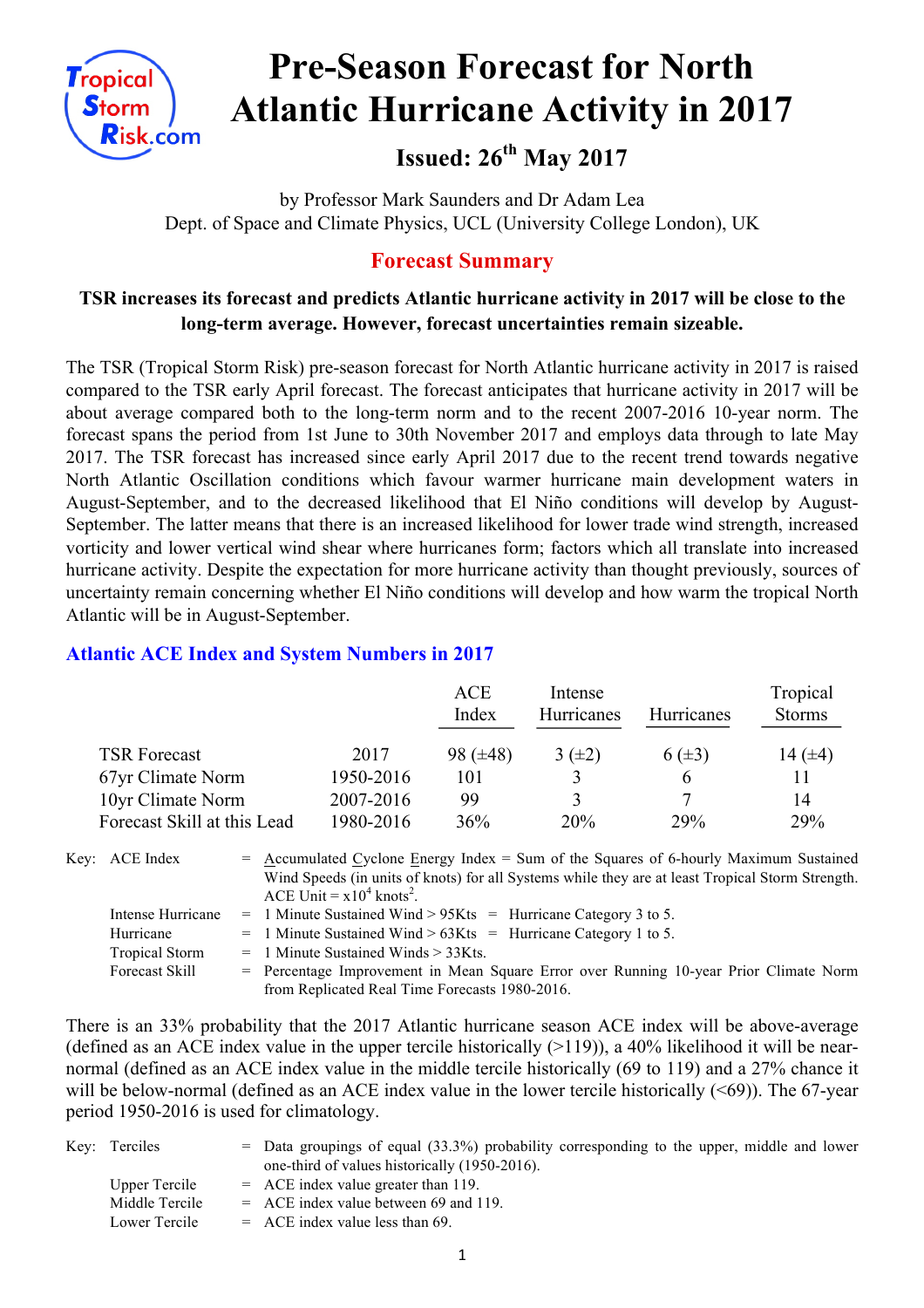#### **ACE Index & Numbers Forming in the MDR, Caribbean Sea and Gulf of Mexico in 2017**

|                             |           | <b>ACE</b><br>Index | Intense<br>Hurricanes | <b>Hurricanes</b> | Tropical<br><b>Storms</b> |
|-----------------------------|-----------|---------------------|-----------------------|-------------------|---------------------------|
| <b>TSR Forecast</b>         | 2017      | $80 (\pm 44)$       | $2 (+1)$              | $4(\pm 2)$        | $9(\pm 2)$                |
| 67yr Climate Norm           | 1950-2016 | 79                  |                       |                   | 7                         |
| 10-yr Climate norm          | 2007-2016 | 82                  |                       |                   | 10                        |
| Forecast Skill at this Lead | 1980-2016 | 41%                 | 26%                   | 45%               | 48%                       |

The Atlantic hurricane Main Development Region (MDR) is the region 10°N-20°N, 20°W-60°W between the Cape Verde Islands and the Caribbean Lesser Antilles. A storm is defined as having formed within this region if it reached at least tropical depression status while in the area.

There is a 39% probability that the 2017 Atlantic hurricane season ACE index will be above-average (defined as an ACE index value in the upper tercile historically  $(>92)$ ), a 41% likelihood it will be nearnormal (defined as an ACE index value in the middle tercile historically (43 to 92) and a 20% chance it will be below-normal (defined as an ACE index value in the lower tercile historically (<43)). The 67-year period 1950-2016 is used for climatology.

#### **USA Landfalling ACE Index and Numbers in 2017**

|                             |           | <b>ACE</b><br>Index | Hurricanes | Tropical<br><b>Storms</b> |
|-----------------------------|-----------|---------------------|------------|---------------------------|
| <b>TSR Forecast</b>         | 2017      | 1.5                 |            |                           |
| 67yr Climate Norm           | 1950-2016 | 2.3                 |            |                           |
| 10yr Climate Norm           | 2007-2016 | 1.6                 |            |                           |
| Forecast Skill at this Lead | 1980-2016 | 3%                  | $4\%$      | $5\%$                     |

| Key: ACE Index | $=$ Accumulated Cyclone Energy Index $=$ Sum of the Squares of hourly Maximum Sustained                |
|----------------|--------------------------------------------------------------------------------------------------------|
|                | Wind Speeds (in units of knots) for all Systems while they are at least Tropical Storm                 |
|                | Strength and over the USA Mainland (reduced by a factor of 6). ACE Unit $= x10^4$ knots <sup>2</sup> . |
|                | Strike Category = Maximum 1 Minute Sustained Wind of Storm Directly Striking Land.                     |
|                | USA Mainland $=$ Brownsville (Texas) to Maine                                                          |

USA landfalling intense hurricanes are not forecast since we have no skill at any lead.

There is a 40% probability that in 2017 the USA landfalling ACE index will be above average (defined as a USA ACE index value in the upper tercile historically (>2.48)), a 27% likelihood it will be near-normal (defined as a USA ACE index value in the middle tercile historically (1.03 to 2.48)) and a 33% chance it will be below-normal (defined as a USA ACE index value in the lower tercile historically (<1.03)). The 67-year period 1950-2016 is used for climatology.

#### **Caribbean Lesser Antilles Landfalling Numbers in 2017**

|                             |           | ACE<br>Index | Intense<br><b>Hurricanes</b> | <b>Hurricanes</b> | Tropical<br><b>Storms</b> |
|-----------------------------|-----------|--------------|------------------------------|-------------------|---------------------------|
| <b>TSR Forecast</b>         | 2017      | ()9          |                              |                   |                           |
| 67yr Climate Norm           | 1950-2016 | 13           |                              |                   |                           |
| 10yr Climate Norm           | 2006-2016 | 09           |                              |                   |                           |
| Forecast Skill at this Lead | 1980-2016 | 26%          | $4\%$                        | 19%               | 6%                        |

Key:  $ACE Index = Accumulated Cyclone Energy Index = Sum of the Squares of hourly Maximum Sustainable$ Wind Speeds (in units of knots) for all Systems while they are at least Tropical Storm Strength and within the region  $10^{\circ}$ -18°N,  $63^{\circ}$ -60°W (reduced by a factor of 6). ACE Unit =  $x10^4$  knots<sup>2</sup>.

- Strike Category = Maximum 1 Minute Sustained Wind of Storm Directly Striking Land.
- Lesser Antilles = Island Arc from Anguilla to Trinidad Inclusive.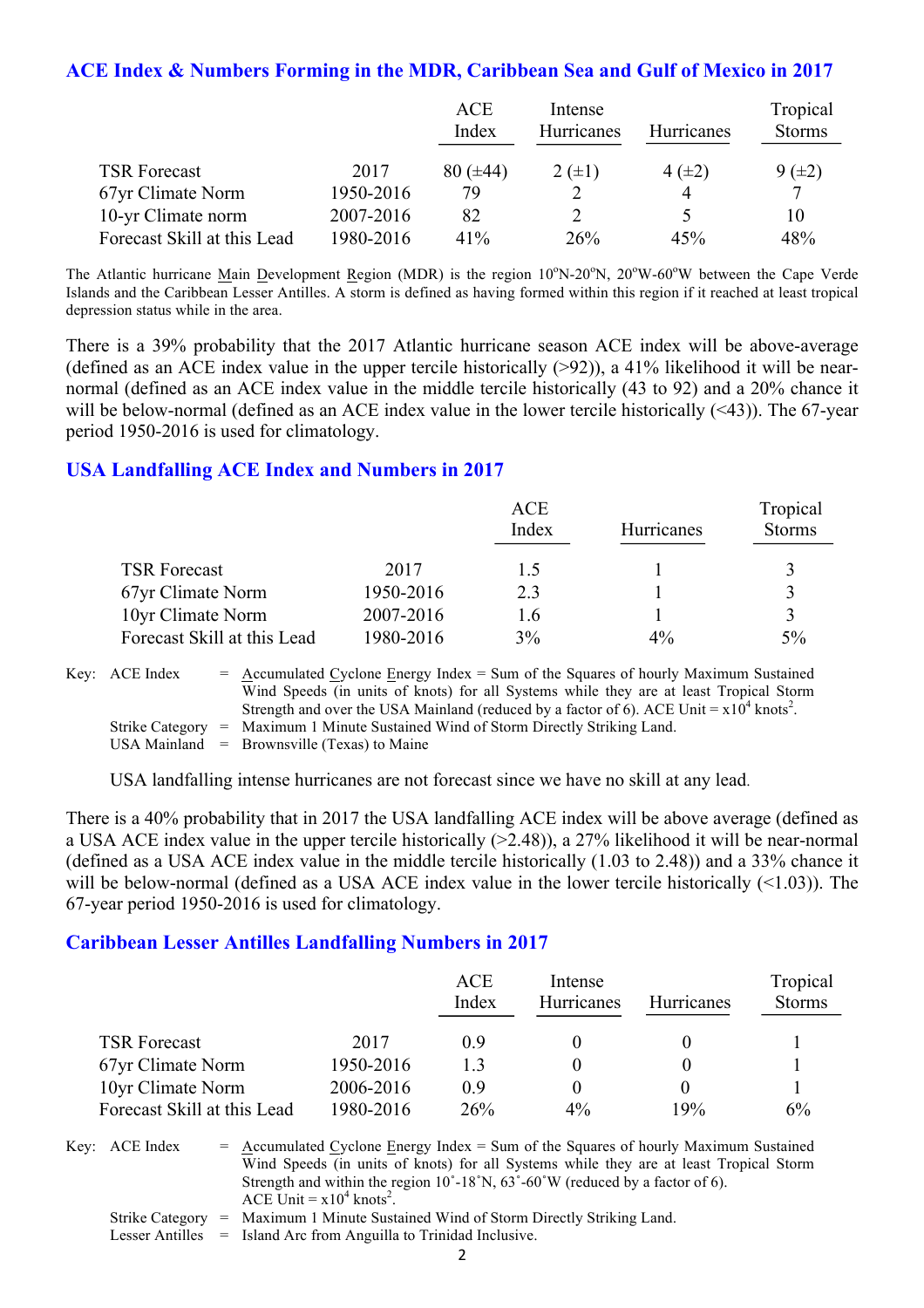#### **Methodology and Key Predictors for 2017**

The TSR statistical seasonal hurricane forecast model divides the North Atlantic into three regions and employs separate forecast models for each region before summing the regional hurricane forecasts to obtain an overall forecast. For two of these three regions (tropical North Atlantic, and the Caribbean Sea and Gulf of Mexico) the forecast model pools different environmental fields involving August-September sea surface temperatures (SSTs) and July-September trade wind speed to select the environmental field or combination of fields which gives the highest replicated real-time skill for hurricane activity over the prior 10-year period. The nature of this process means that the details of the seasonal forecast model can vary subtly from year-to-year and also with lead time within the same year. Separate forecast models are employed to predict the July-September trade wind speed and to predict the August-September SSTs. Finally bias corrections are employed for each predictand based on the forecast model performance for that predictand over the prior 10 years.

The main factor underpinning the TSR forecast for 2017 hurricane activity being close the long term norm is the anticipated near-neutral July-September 2017 forecast trade wind at 925mb height over the Caribbean Sea and tropical North Atlantic region  $(7.5^{\circ}N - 17.5^{\circ}N, 100^{\circ}W - 30^{\circ}W)$ . The current forecast for this predictor is  $0.10\pm0.70$  ms<sup>-1</sup> weaker than normal (1980-2016 climatology). This is notably weaker than the early April forecast value of  $0.81 \pm 0.86$  ms<sup>-1</sup> stronger than normal. The July-September 2017 trade wind prediction uses the current expectation for neutral ENSO or weak El Niño conditions in July-September 2017 as forecast by the consensus of dynamical and statistical model ENSO outlooks (*http://iri.columbia.edu/climate/ENSO/currentinfo/SST\_table-.html*) provided by the International Research Institute for Climate and Society, and the current expectation for August-September SSTs in the tropical North Atlantic and Caribbean Sea to be  $0.30 \pm 0.22$ °C warmer than normal (1980-2016 climatology). Near-neutral trade winds during July-August-September are associated with average vorticity and average vertical wind shear over the hurricane main development region, and thus with average hurricane activity. However, it should be stressed that the uncertainties in August-September ENSO and in August-September SSTs in the tropical North Atlantic remain sizeable in late May still two months before the start of the peak hurricane season in August.

#### **The Precision of Seasonal Hurricane Forecasts**

The figure on the next page displays the seasonal forecast skill for North Atlantic hurricane activity for the 14-year period between 2003 and 2016. This assessment uses the seasonal forecast values issued publicly in real-time by the three forecast centres TSR, NOAA (National Oceanic and Atmospheric Administration) and CSU (Colorado State University). Skill is assessed as a function of lead time for two measures of hurricane activity: ACE and basin hurricane numbers.

Forecast precision is assessed using the Mean Square Skill Score (MSSS) which is the percentage improvement in mean square error over a climatology forecast. Positive skill indicates that the model performs better than climatology, while a negative skill indicates that it performs worse than climatology. Two different climatologies are used: a fixed 50-year (1951-2000) climatology and a running prior 10 year climate norm.

It should be noted that NOAA does not issue seasonal hurricane outlooks before late May and that CSU stopped providing quantitative extended-range hurricane outlooks from the prior December in 2011. It is clear from the figure that there is little skill in forecasting the upcoming number of hurricanes from the previous December. Skill climbs slowly as the hurricane season approaches with moderate-to-good skill levels being achieved from early August.

TSR was the best performing statistical seasonal forecast model at all lead times for 2003-2016.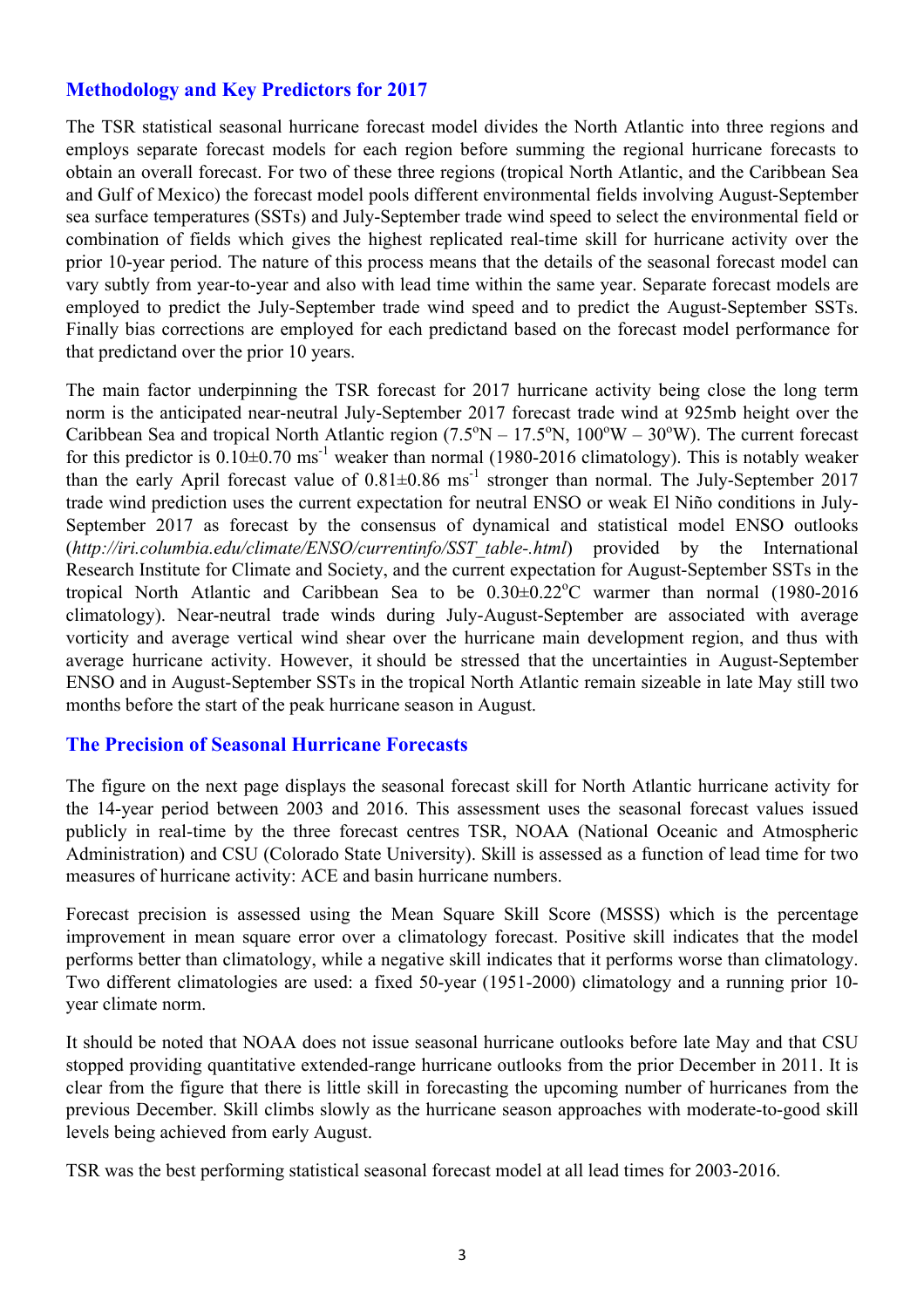

#### **Further Information and Next Forecast**

Further information about TSR forecasts and verifications may be obtained from the TSR web site *http://www.tropicalstormrisk.com*. The next TSR forecast update for the 2017 Atlantic hurricane season will be a pre-season forecast issued on the 4<sup>th</sup> July 2017.

#### **Appendix – Predictions from Previous Months**

| <b>Atlantic ACE Index and System Numbers 2017</b> |             |                |                                    |            |                       |  |  |
|---------------------------------------------------|-------------|----------------|------------------------------------|------------|-----------------------|--|--|
|                                                   |             | ACE<br>Index   | Named<br>Tropical<br><b>Storms</b> | Hurricanes | Intense<br>Hurricanes |  |  |
| Average Number (1950-2016)                        |             | 101            | 11                                 | 6          | 3                     |  |  |
| Average Number (2007-2016)                        |             | 99             | 14                                 |            | 3                     |  |  |
|                                                   | 26 May 2017 | $98 (\pm 48)$  | 14 $(\pm 4)$                       | $6(\pm 3)$ | $3(\pm 2)$            |  |  |
| <b>TSR Forecasts</b>                              | 4 Apr 2017  | $67 (\pm 57)$  | 11 $(±4)$                          | $4(\pm 3)$ | $2(\pm 2)$            |  |  |
|                                                   | 13 Dec 2016 | $101 (\pm 58)$ | 14 $(±4)$                          | $6(\pm 3)$ | $3(\pm 2)$            |  |  |
| <b>CSU</b> Forecast                               | 6 Apr 2017  | 75             | 11                                 | 4          | 2                     |  |  |
| <b>NOAA</b> Forecast                              | 25 May 2017 | 75-155         | $11 - 17$                          | $5-9$      | $2 - 4$               |  |  |

#### **1. Atlantic ACE Index and System Numbers**

#### **2. MDR, Caribbean Sea and Gulf of Mexico ACE Index and Numbers**

| MDR, Caribbean Sea and Gulf of Mexico ACE Index and Numbers 2017 |             |                     |                                    |            |                       |  |  |
|------------------------------------------------------------------|-------------|---------------------|------------------------------------|------------|-----------------------|--|--|
|                                                                  |             | <b>ACE</b><br>Index | Named<br>Tropical<br><b>Storms</b> | Hurricanes | Intense<br>Hurricanes |  |  |
| Average Number (1950-2016)                                       |             | 79                  | 7                                  | 4          |                       |  |  |
| Average Number (2007-2016)                                       |             | 82                  | 10                                 |            |                       |  |  |
| <b>TSR Forecasts</b>                                             | 26 May 2017 | $80 (\pm 44)$       | $9(\pm 2)$                         | $4(\pm 2)$ | $2(\pm 1)$            |  |  |
|                                                                  | 4 Apr 2017  | 49 $(\pm 52)$       | $6(\pm 3)$                         | $2(+2)$    | $(\pm 2)$             |  |  |